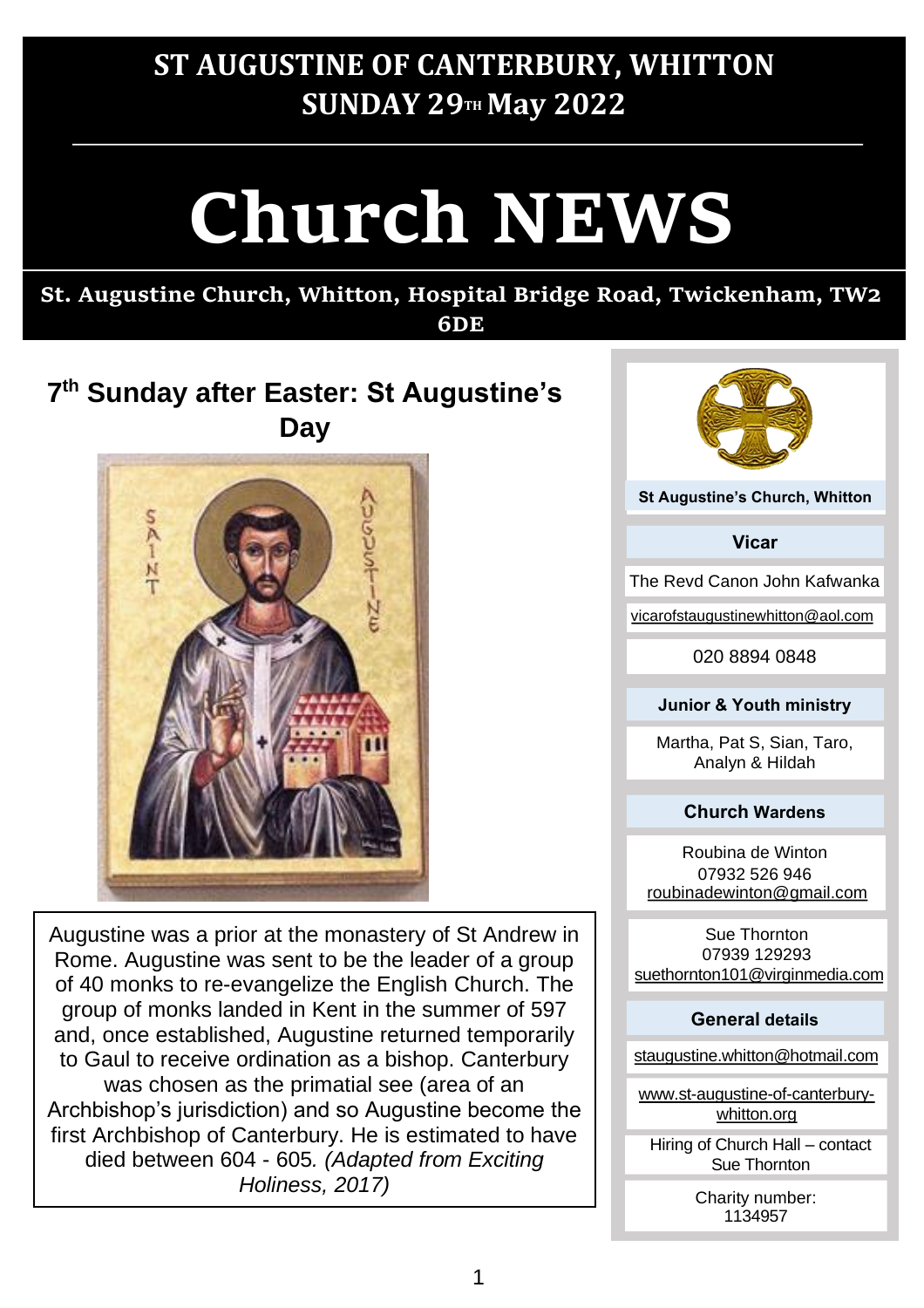#### **First Reading – Isaiah 49.22-25**

Thus says the Lord God: I will soon lift up my hand to the nations, and raise my signal to the peoples; and they shall bring your sons in their bosom, and your daughters shall be carried on their shoulders. Kings shall be your foster fathers, and their queens your nursing mothers. With their faces to the ground they shall bow down to you, and lick the dust of your feet. Then you will know that I am the Lord; those who wait for me shall not be put to shame.

Can the prey be taken from the mighty, or the captives of a tyrant be rescued? But thus says the Lord: Even the captives of the mighty shall be taken, and the prey of the tyrant be rescued; for I will contend with those who contend with you, and I will save your children.

#### **Gospel Reading – Mathew 13.31-35**

He put before them another parable: "The kingdom of heaven is like a mustard seed that someone took and sowed in his field; it is the smallest of all the seeds, but when it has grown it is the greatest of shrubs and becomes a tree, so that the birds of the air come and make nests in its branches."

He told them another parable: "The kingdom of heaven is like yeast that a woman took and mixed in with three measures of flour until all of it was leavened." Jesus told the crowds all these things in parables; without a parable he told them nothing. This was to fulfill what had been spoken through the prophet: "I will open my mouth to speak in parables; I will proclaim what has been hidden from the foundation of the world."

–––––––––––––––––––––––––––––––––––––––––––––––––––––––––––––––––––



#### **Queen's Platinum Jubilee**

We congratulate Her Majesty QEII on her Platinum Jubilee and for her impeccable service to the nation and the Commonwealth, and we wish her God's continued blessings in her life and Leadership.

#### Thy Kingdom Come - May 26 - June 5<sup>th</sup>

A global prayer movement that invites Christians around the world to pray from Ascension to Pentecost for more people to come to know Jesus. Pray for at least one person, a family member, friend or neighbour to know Jesus and his love.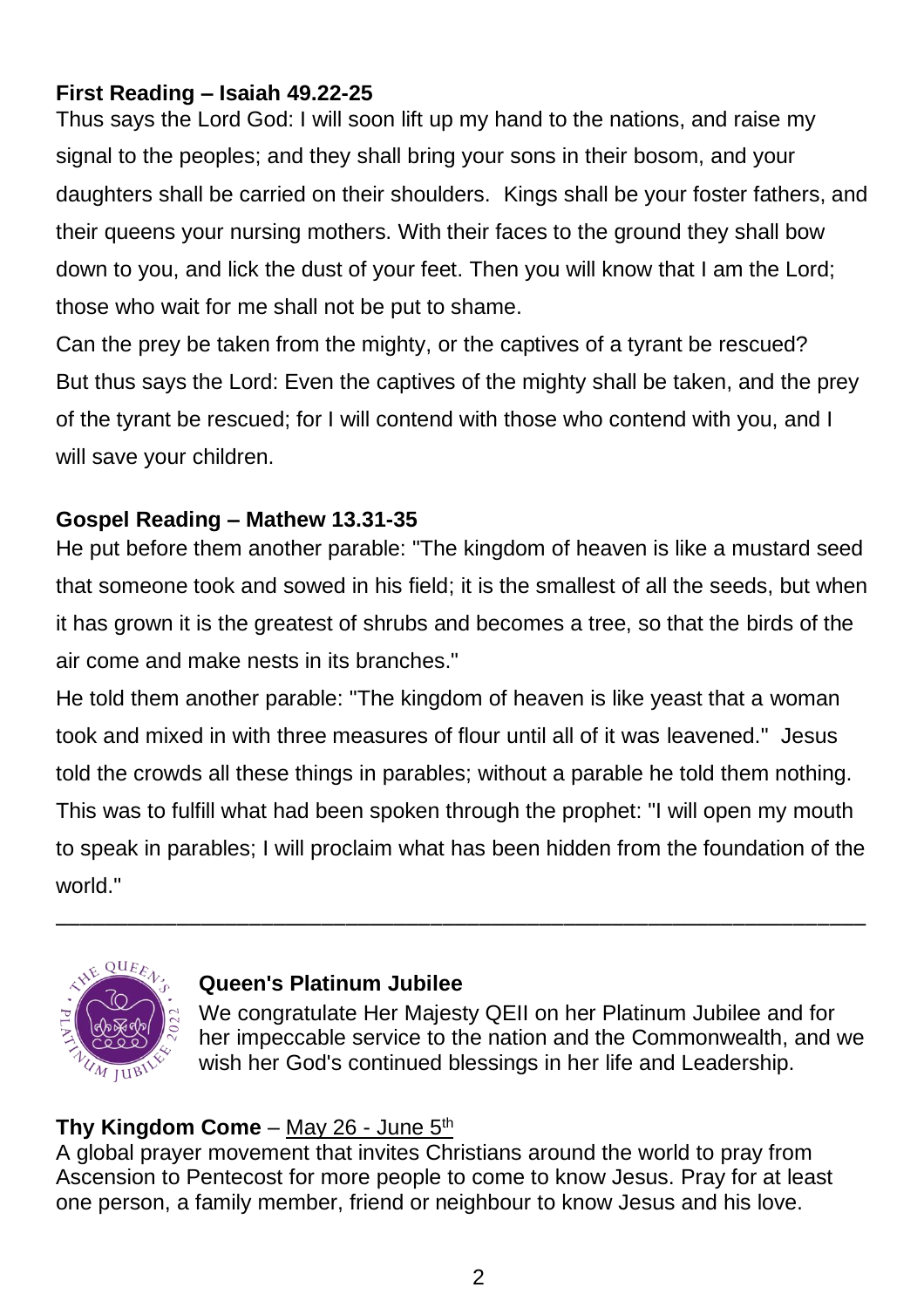#### **Parish Vision –** June 9<sup>th</sup> @ 7.00 pm by Zoom

This is a follow up meeting from the meeting held on 27th May. Please consider attending using the following Zoom details:

*Meeting ID: 893 1412 6177 Passcode: 463070*

#### **Garden Party** – June  $11^{th}$  @2.00pm

This is a time to come together and celebrate with the community in a way that has not been possible in the last two years. Please put this date in your diaries and plan to participate, and if you want to help, speak to Sue Thornton.

#### **Weekday Services**

We regret to let you know that the Weekdays worship services held on Tuesday and Friday are temporary suspended until further notice.

#### **Compline Service** – Every Sunday @ 6pm

Join us for evening prayers in Church or via Zoom with the following details: *Meeting ID: 897 3613 1720 Passcode: 702310*

#### **Cornerstone** – Every 2nd Tuesday of the month @ 2.30 pm

Cornerstone is an informal opportunity to meet together in our beautiful church over a cup of tea or coffee, to share experiences and to support each other, maybe through a difficult time.

#### **Confirmation**

Please pray for the following confirmation candidates as they prepare to be confirmed by the Bishop on Sunday 18th September: Rosie Escoffery, Matilda Escoffery, Agape Magona, Timothy Magona, Gideon Luyombya, Gerald Pratt, Lois Luyombya, George Saunders & Abigail Norman.

#### **For our Prayers**



Peace and end of war in Ukraine and other places of conflict around the world.

The victims of mass shootings and their families, and for lasting solution to gun problem in USA.

Those who are sick and struggling: Jo Dale, Andrew Churchman, Arthur Doughty, Stella Cheng, Aiden Littrell, Jeremy Short, Peter Greening, Alison Griffiths, Gretta Martin, Chris Frazer and Fr John.

This week we remember the anniversary of the death of: Joan Royall, Gina Winter, Vera Holding, Bertie Newbury, Reepmaker D'Orville, Michael Lawrence, Isaac Coupe, Irene Coupe, Matilda Gascoigne, Grace Harcourt, Richard Cope, David Sugden, Alfred Soloman, Rosemary Osbourne & Stella Climpson.